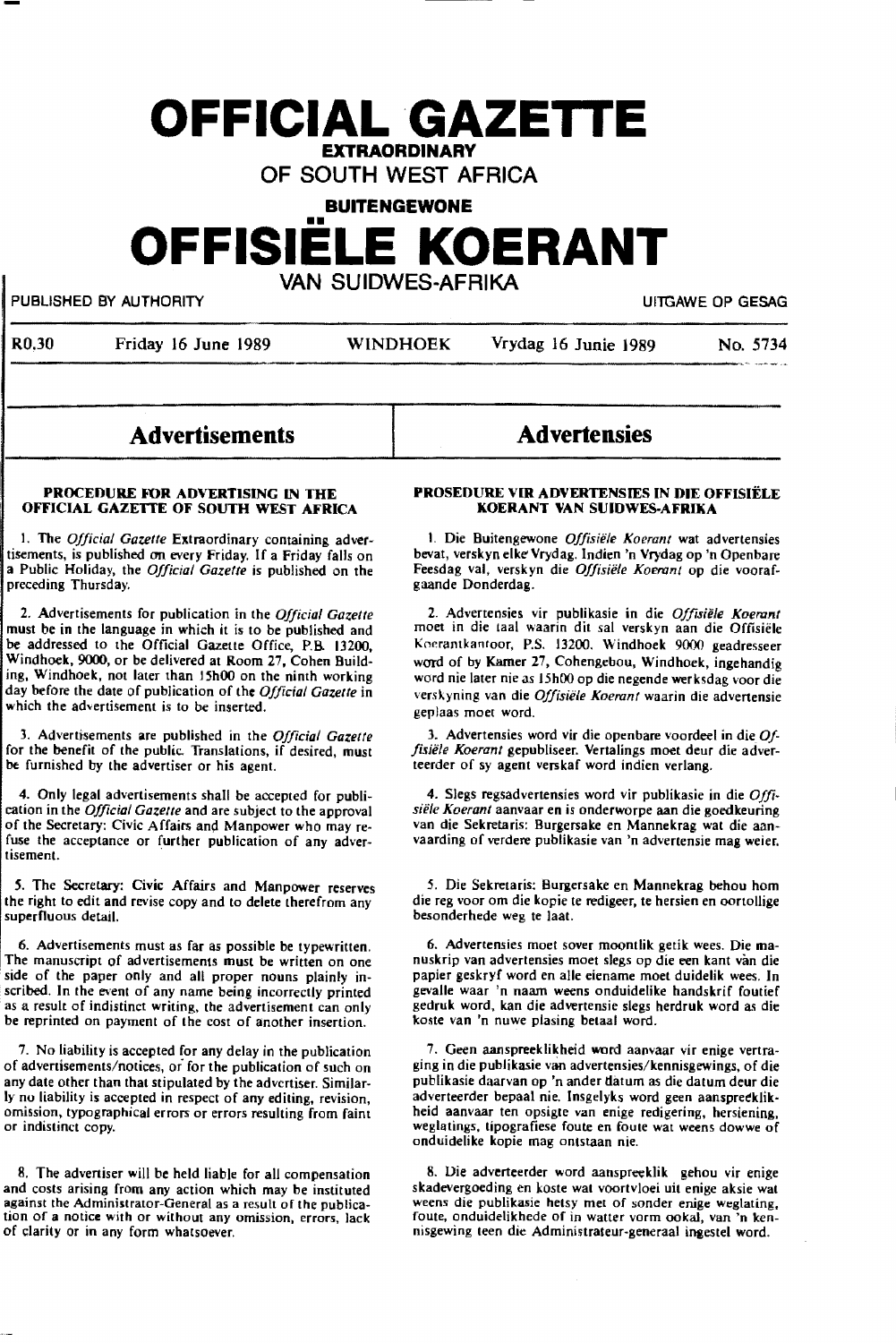9. The subscription for the *Official Gazette* is R2S plus GST per annum, post free in this territory and the Republic or South Africa, obtainable from Star Binders and Printers, **P.O.** Box S6, Windhoek, 9000. Postage must be prepaid by overseas subscribers. Single copies of the *Official Gazette*  are obtainable from Star Binders & Printers, P.O. **Box 56,**  Windhoek 9000, at the price as printed on copy. Copies are kept in stock for two years only.

10. The charge for the insertion of notices is as follows and is payable in the form of cheques, postal or money orders:

# **LIST OF FIXED TARIFF RATES**

| STANDARDISED NOTICES                                                                                                                                                                                      | Rate per<br>insertion<br>R |
|-----------------------------------------------------------------------------------------------------------------------------------------------------------------------------------------------------------|----------------------------|
| <b>Transfer of business</b>                                                                                                                                                                               | 3,25                       |
| Deeds: Lost documents                                                                                                                                                                                     | 6,00                       |
| Business notices                                                                                                                                                                                          | 5.00                       |
| Administration of Estates Acts Notices, Forms<br>J. 187, 193, 197, 295, 297, 517 and 519                                                                                                                  | 2,00                       |
| Third party insurance claims for compensation.                                                                                                                                                            | 2,50                       |
| Insolvency Act and Company Acts Notices: J. 28,<br>J. 29. Forms 1 to 9 $\ldots$ $\ldots$ $\ldots$ $\ldots$                                                                                                | 4,00                       |
| $N.B.$ - Forms 2 and $6$ - additional statements<br>according to word count table, added to the basic<br>tariff.                                                                                          |                            |
| Change of name (four insertions)                                                                                                                                                                          | 60,00                      |
| Naturalisation notices (including a reprint for the<br>advertiser)                                                                                                                                        | 2,00                       |
| Unclaimed moneys - only in the Official Gazette<br>Extraordinary, closing date 15 January (per entry<br>of "name, address and amount")                                                                    | 0,80                       |
| Butchers' notices                                                                                                                                                                                         | 5,00                       |
| Slum Clearance Court Notices, per premises                                                                                                                                                                | 4,00                       |
| Lost life insurance policies                                                                                                                                                                              | 2,00                       |
| NON-STANDARDISED NOTICES                                                                                                                                                                                  |                            |
| Company notices:                                                                                                                                                                                          | R                          |
| Short notices: Meetings, resolutions, offers of com-<br>promise, conversions of companies, voluntary<br>windings-up, etc.: closing of members' registers<br>for transfer and/or declarations of dividends | 11,00                      |
| Liquor Licence Notices (In Official Gazette, Ex-<br>traordinary viz. (June/Tvl; November/Cape;<br>January/O.F.S.; April/Natal), per bilingual                                                             | 7,00                       |
| Declaration of dividends with profit statements, in-<br>cluding notes                                                                                                                                     | 25,00                      |
| Long notices: Transfers, changes in respect of<br>shares or capital, redemptions, resolutions, volun-<br>tary liquidations                                                                                | 37,00                      |
| Trade marks in South West Africa                                                                                                                                                                          | 11,00                      |
| Liquidators' and other appointees' notices                                                                                                                                                                | 7,00                       |

9. Die jaarlikse intekengeld op die *Offisiele Koerant* is **R2S**  plus belasting posvry in hierdie gebied en die Republiek van Suid-Afrika, verkrygbaar by Star Binders & Printers, Posbus 56, Windhoek, 9000. Oorsese intekenaars moet posgeld vooruitbetaal. Enke! eksemplare van die *Offisiele Koerant* is verkrygbaar van Star Binders & Printers, Posbus S6, Windhoek, 9000 teen die prys soos gedruk op eksemplaar. Eksemplare word vir slegs twee jaar in voorraad gehou.

IO. Die koste vir die plasing van kennisgewings is soos volg en is betaalbaar by wyse van tjeks, wissels, pos- of geldorders:

# **LYS VAN VASTE TARIEWE**

| GESTANDAARDISEERDE<br><b>KENNISGEWINGS</b>                                                                                                                                                                     | Tarief per<br>plasing<br>R |
|----------------------------------------------------------------------------------------------------------------------------------------------------------------------------------------------------------------|----------------------------|
| Oordrag van besigheid                                                                                                                                                                                          | 3,25                       |
| Aktes: Verlore dokumente                                                                                                                                                                                       | 6,00                       |
| Besigheidskennisgewings                                                                                                                                                                                        | 5,00                       |
| Boedelwettekennisgewings: Vorms J. 187, 193,<br>197, 295, 297, 517 en 519                                                                                                                                      | 2,00                       |
| Derdepartyassuransie-eise om skadevergoeding.                                                                                                                                                                  | 2,50                       |
| maatskappywettekennisge-<br>Insolvensiewet- en<br>wings: J. 28, J. 29. Vorms 1 tot 9                                                                                                                           | 4,00                       |
| $L.W. - V \text{orms } 2 \text{ en } 6 - \text{bykomstige verklarings}$<br>volgens woordetaltabel, toegevoeg tot die basie-<br>se tarief.                                                                      |                            |
| Naamsverandering (vier plasings)                                                                                                                                                                               | 60,00                      |
| Naturalisasiekennisgewings (insluitende 'n her-<br>druk vir die adverteerder)                                                                                                                                  | 2,00                       |
| Onopgeëiste geld — slegs in die Buitengewone $Of$ -<br>fisiële Koerant sluitingsdatum 15 Januarie (per in-<br>skrywings van "naam, adres en bedrag")                                                           | 0,80                       |
| Slagterskennisgewings                                                                                                                                                                                          | 5,00                       |
| Slumopruimingshofkennisgewings, per perseel                                                                                                                                                                    | 4,00                       |
| Verlore lewensversekeringspolisse                                                                                                                                                                              | 2,00                       |
| NIE-GESTANDAARDISEERDE KENNISGEWINGS                                                                                                                                                                           |                            |
| Maatskappykennisgewings:                                                                                                                                                                                       | R                          |
| Kort kennisgewings: Vergaderings, besluite, aanbod<br>van skikking, omskepping van maatskappye, vry-<br>willige likwidasie, ens.: sluiting van lederegisters<br>vir oordragte en/of verklarings van dividende. | 11,00                      |
| Dranklisensiekennisgewings (in Buitengewone Of-<br>fisiële Koerante, t.w. (Junie/Tvl.; November/<br>Kaap; Januarie/OVS; April/Natal) per tweetalige                                                            | 7,00                       |
| aansoek<br>Verklaring van dividende met profytstate, notas in-                                                                                                                                                 | 25,00                      |
| Lang kennisgewings: Oordragte, veranderings met<br>betrekking tot aandele of kapitaal, aflossings, be-<br>sluite, vrywillige likwidasies                                                                       | 37,00                      |
| Handelsmerke in Suidwes-Afrika                                                                                                                                                                                 | 11,00                      |
| Likwidateurs en ander aangesteldes se kennisge-                                                                                                                                                                |                            |
|                                                                                                                                                                                                                | 7,00                       |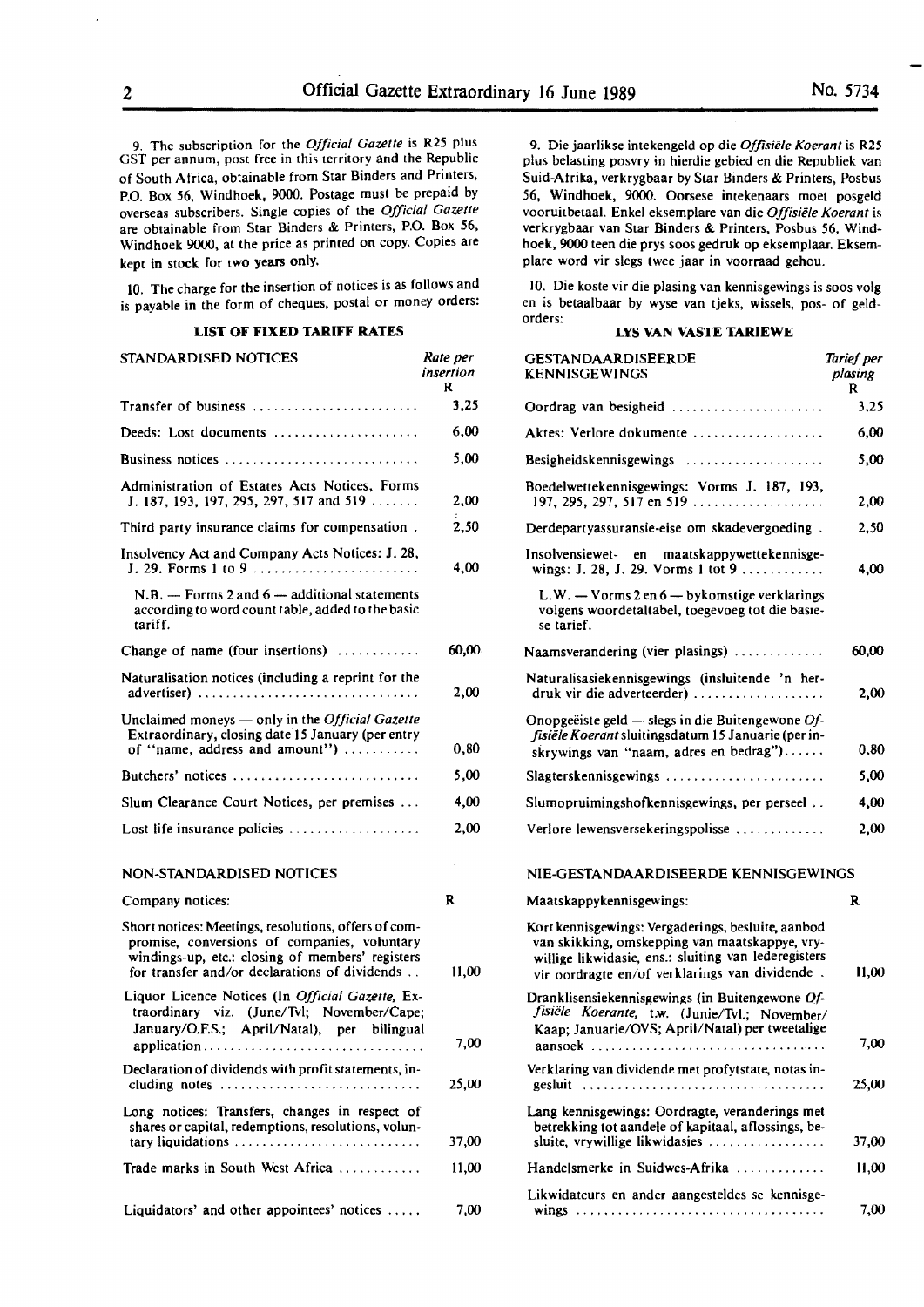# SALES IN EXECUTION AND OTHER PUBLIC SALES:

|                                     | 18.00 |
|-------------------------------------|-------|
| Public auctions, sales and tenders: |       |
|                                     |       |
|                                     | 15.00 |
|                                     | 23.00 |

# ORDERS OF THE COURT:

| Provisional and final liquidations or sequestra-                          | 14.00 |
|---------------------------------------------------------------------------|-------|
| Reduction or change in capital mergers, offers of<br>compromise           | 37.00 |
| Judical managements, curator bonis and similar<br>and extensive rule nisi | 37,00 |
| Extension of return date                                                  | 4,00  |
| Supersession and discharge of petitions (J. 158)                          | 4,00  |

II. The charge for the insertion of advertisements other than the notices mentioned in paragraph IO is at the rate of *56c* per cm double column. (Fractions of a cm must be calculated as a cm).

12. No advertisements shall be inserted unless the charge is prepaid. Cheques, drafts, postal or money orders must be made payable to the Secretary: Civic Affairs and Manpower.

# Form/Vorm J187

# **LIQUIDATION AND DISTRIBUTION ACCOUNIS IN DECEASED ESTATES LYING FOR INSPECTION**

In **terms** of **section** 35(5) of Act **66** of 1965, notice is hereby given that copies of the liquidation and distribution accounts {first and final, *unless otherwise staled)* in the estates specified below will be open for the inspection of all persons interested therein for a period of 21 days {or shorter or longer if *specially stated)* from the date specified or from the date of publication hereof, whichever may be the later, and at the offices of the Master and Magistrates as stated.

Should no objection thereto be lodged with the Master concerned during the specified period, the executors will proceed to make payments in accordance with the accounts.

195/89 OPITZ Karl Heinz Kuna Gerhard, 130504 SOI 2004, Swakopmund. Swakopmund, Windhoek. Agent vir Eksekutrise. Standard Bank SWA Beperk, Posbus **2164,** Windhoek.

154/89 XNANNIE **Sam,** 819609040 SWG, 203 Bataljon, Grootfontein. Volgens Stamgebruik getroud met Lisa Nananne. Grootfontein, Windoek. Arthur Schiebler, SWA-TAX (Eiendoms) Beperk, Posbus 249, Windhoek.

# GEREGTELIKE EN **ANDER** OPENBARE **VERKOPE:**

| Geregtelike verkope                    | 18.00 |
|----------------------------------------|-------|
| Openbare veilings, verkope en tenders: |       |
| Tot 75 woorde                          | 6.00  |
| 76 tot 250 woorde                      | 15.00 |
| 251 tot 350 woorde                     | 23.00 |

# ORDERS VAN DIE HOF:

| Voorlopige en finale likwidasies of sekwestrasies                              |       |
|--------------------------------------------------------------------------------|-------|
| Vermindering of verandering in kapitaalsame-<br>smeltings, aanbod van skikking | 37,00 |
| Geregtelike besture, kurator bonis en soortgelyke<br>en uitgebreide bevel nisi | 37.00 |
| Verlenging van keerdatum                                                       | 4.00  |
| Tersydestellings en afwysings van petisies (J. 158)                            | 4,00  |

II. Die koste vir die plasing van advertensies, behalwe die kennisgewings wat in paragraaf IO genoem word. is teen die tarief van 56c per cm dubbelkolom. (Gedeeltes van 'n cm moet as voile cm bereken word).

12. Geen advertensie word geplaas tensy die koste nie vooruitbetaal is nie. Tjeks, wissels, pos- en geldorders moet aan die Sekretaris,: Burgersake en Mannekrag betaalbaar gemaak word.

#### **LIKWIDASIE- EN DISTRIBUSIEREKENING IN BESIDRWE BOEDELS WAT TER INSAE LE**

Ingevolge artikel 35(5) van Wet 66 van 1965, word hierby kennis gegee dat duplikate van die Jikwidasie- en distribusierekenings (eerste en finale, *tensy anders vermeld)* in die boedels hieronder vermeld, in die kantore van die Meester en Landdroste soos vermeld **en** gedurende 'n tydperk van 21 dae (of korter of !anger *indien spesiaa/ vermeld)* vanaf gemelde datums of **vanaf** datum van publikasie **hiervan,** as dit later is, ter insae lê van alle persone wat daarby belang het.

lndien binne genoemde tydperk geen besware daarteen by die betrokke Meester ingedien word nie, gaan die ekseku• teurs oor tot die uitbetalings ingevolge gemelde rekenings.

484/83 ROUSSEAU David Richard, 470401 5185 031, 3505 Daffodil Street, Khomasdal. Upington, Windhoek. C.J. Hinrichsen, Lorentz & Bone, Standard Bank Chambers, P.O. Box 85, Windhoek, **9000.** .

520/86 KRUSE (born KISTING) Maria Elizabeth, 510713 08 0028 I, Tses, South West Africa. Karl Wilhelm Kruse, Keetmanshoop, Windhoek. K.W. Kruse, c/o Investment Trust Co (Pty) Ltd, P.O. Box 21204, Windhoek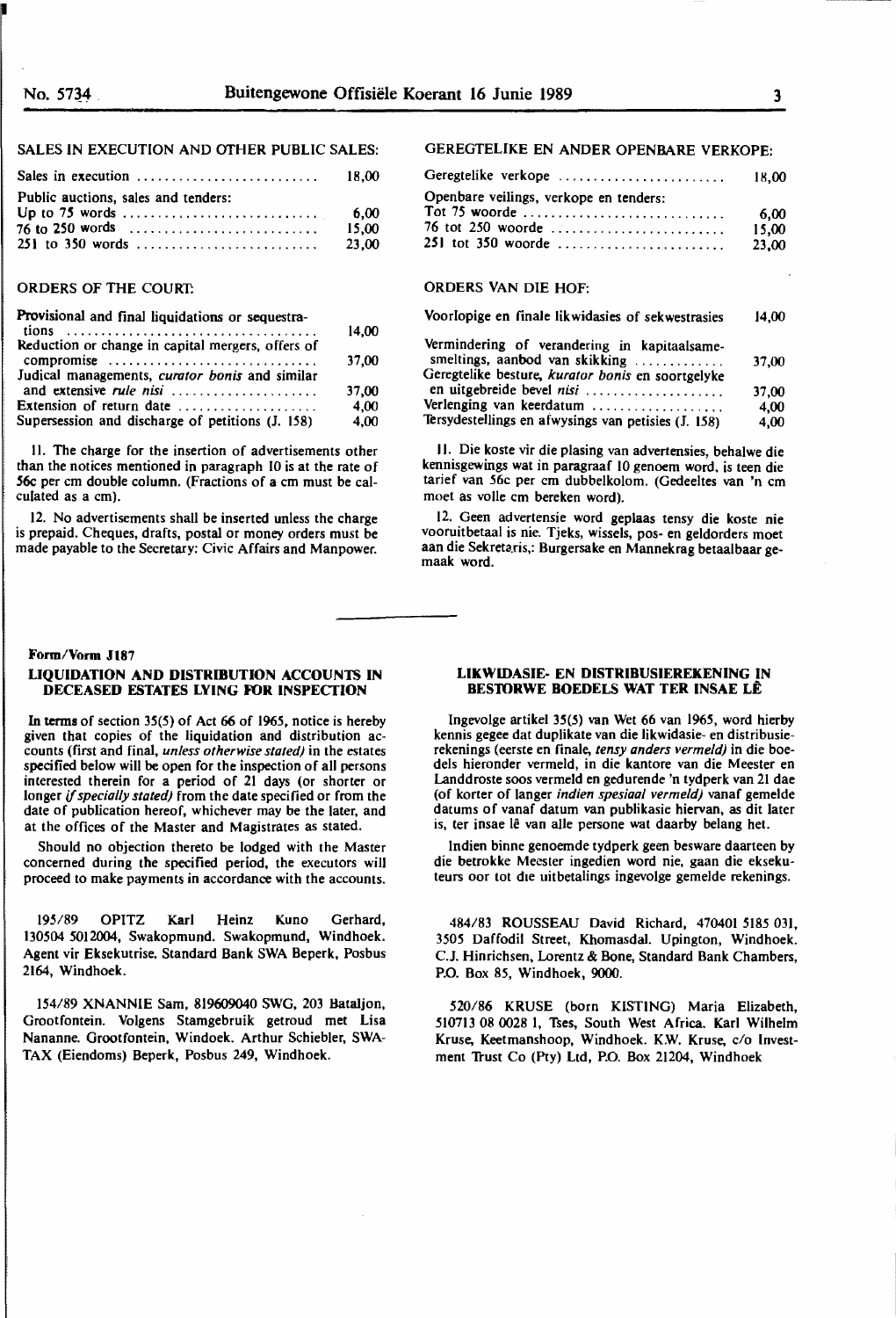Ť

#### **Form/Vorm J 193 NOflCE 10 CREDIIDRS IN DECEASED ESTATES**

All persons having claims against the estates mentioned below are hereby called upon to lodge their claims with the executors concerned, whithin 30 days (or otherwise as indicated) calculated from the date of publication hereof. The<br>information is given in the following order: Estate number, surname and christian names, date of birth, identity number, last address, date of death; surviving spouse's names, surname, date of birth and identity number; name and address of executor or authorised agent, period allowed for lodgement of *claims* if *other than 30 days.* 

**181/89 GROBBELAAR Anna Louisa Maria, Windhoek**  13/11/1928, 28l113 **0004** 003 **(RSA),** John Meinerstraat 70, Windhoek, 9000, 08/03/1989, Dirk Jacobus Kotze Grobbelaar. Die Bestuurder, Bankorptrust **Beperk,** Posbus 680, **Bellville, 7535 (Eksekuteur)** 

SEGHERS Francois Jean, Windhoek, 19/8/1921, 210819 01 **0011 9,** Omaruru. **13/5/1989 Marguerite** Leonie **Francoise, Seghers. Standard Bank SWA Beperk, Posbus**  2164, Windhoek, 9000

#### **Form/Vorm 2**

#### **MEETING OF CREDilORS IN SEQUESTRATED ESTATES OR CQMPANIES BEING WOUND UP**

Pursuant to section 41 and 42 of the Insolvency Act, 1936, section 179 and 182 of the Companies Act, 1926, and section 339 and 366 of the Companies Act, 1973, notice is hereby given that a meeting of creditors will be held in the sequestrated estate or companies being wound up mentioned below, indicating the number of estate/company: the name and description of estate/company; the date, hour and place of meeting and the purpose of meeting.

Meetings in a place in which there is a Master's Office, will be held before the Master; elsewhere they will be held before the Magistrate.

#### **KENNISGEWING AAN KREDITEURE IN BESIDRWE BOEDELS**

Alle persone wat vorderinge het teen die boedels hieronder vermeld, word hierby versoek om hul vorderinge by die betrokke eksekuteurs en binne 'n tydperk van 30 dae (of andersins soos aangedui) gereken vanaf die datum van publikasie hiervan in te lewer. Die inligting word verstrek m die volgorde: Boedelnommer, familienaam en voorname, geboortedatum, persoonsnommer, laaste adres, datum oorlede, familienaam en voorname van oorlewende eggenootte), geboortedatum en persoonsnommer; naam en adres van eksekuteurs of gemagtigde agent, tydperk toegelaat vir lewering van vorderings *indien anders as 30 dae.* 

RITTER Paul Oskar Ludwig, Windhoek, 28/2/1920, 200228 01 00041, Okahandja. 6 Mei 1989. Standard Bank SWA Beperk, Posbus 2164, Windhoek.

WUW Alida, Windhoek, 9/12/1916, 161209 01 0003 6, Gobabis. 01/05/1989. Standard Bank SWA Beperk, Posbus 2164, Windhoek

#### **BYEENKOMS VAN SKULDEISERS IN GESEKWESTREERDE BOEDELS OF MAATSKAPPYE IN LIKWIDASIE**

Ingevolge **artikels** 41 en 42 van die Insolvensiewet, 1936, **artikels** 179 **en 182 van die Maatskappywet, 1926, en artikels 339 en 366 van die Maatskappywet, 1973, word hierby kennis gegee** dat 'n byeenkoms van skuldeisers in die **gesekwestreer**de boedels of maatskappye in **likwidasie** hieronder vermeld. gehou Sal word met aanduiding van **die nommer van boedel/maatskappy; die naam en beskrywing van boedel/maat**skappy; die datum, uur en **plek** van **byeenkoms en** die doel van byeenkoms.

In 'n **plek waar** 'n **kantoor** van 'n **Meester is, word die byeenkoms voor die Meester gehou en in ander plekke voor**  die Landdros.

W2/89 Groouontem lngemeurswerke (Edms) Bpk (In Liquidation), Wednesday 5th July, 1989 at the office of the Master of the Supreme Court at 10h00. Second meeting of creditors. Security Trust (SWA) (Pty) Ltd, P.O. Box 3599, Windhoek, 9000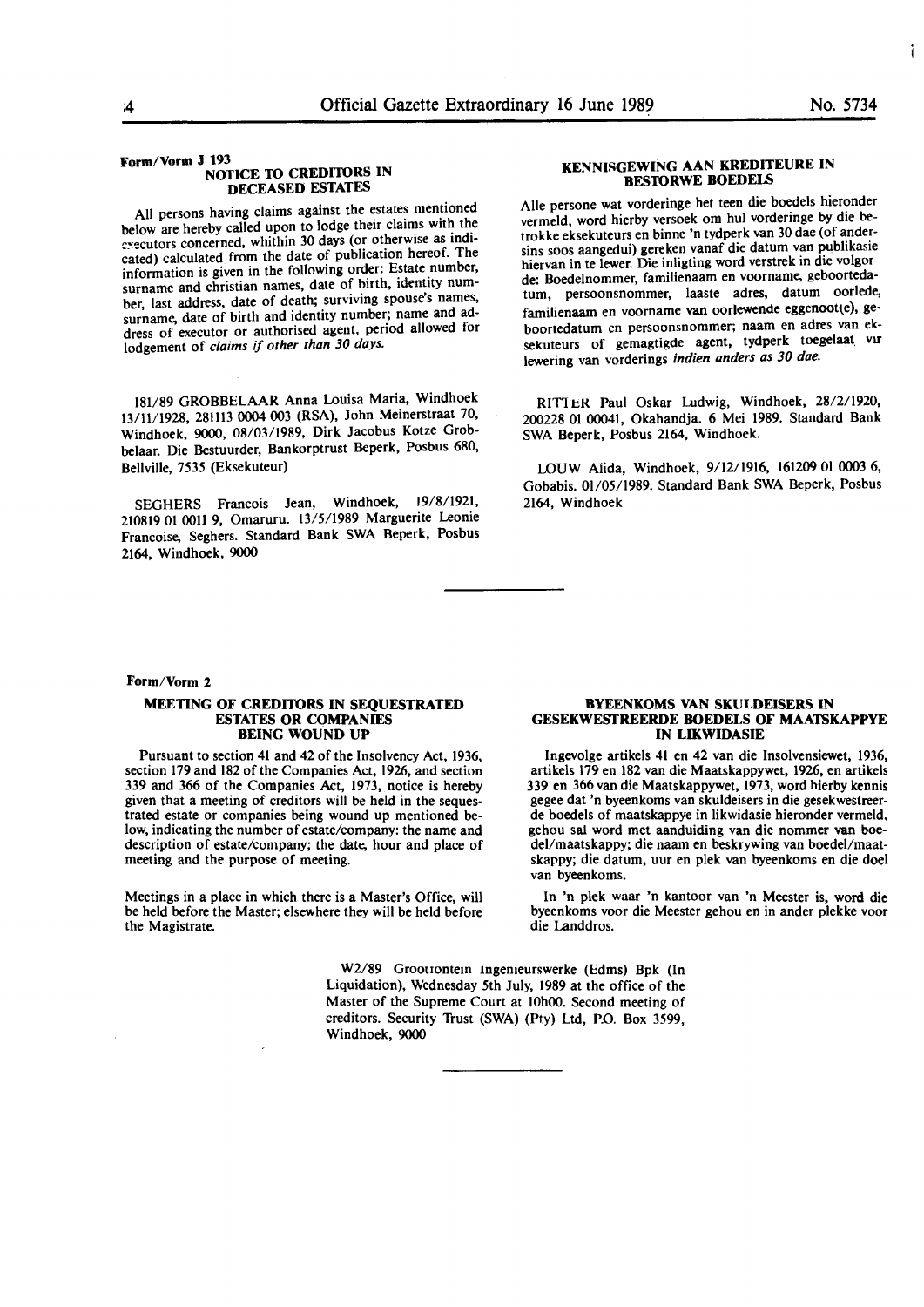#### **Form/Vorm 4**

# **LICJlJIDATION ACCOUNTS AND PLANS OF DISTRIBUTION OR CONTRIBUTION IN SEQUESTRATED ESTATES OK COMPANIES BEING WOUND UP**

Pursuant to section 108(2) of the Insolvency Act, 1936, section 136(2) of the Companies Act, 1926, and section 406(3) of the Companies Act, 1973, notice is hereby given contribution in the estates or the companies mentioned below will lie open for inspection by creditors or contributories at the offices of the Master and the Magistrates stated therein, for a period of **14** days, or for such a period as stated therein, from the dates mentioned below or from the date of publication hereof, whichever may be the later date.

W12/85, Insolvent Estate A.W.S.L. Van Schalkwyk, Fifth Liquidation and Distribution Account. At the office of the Master of the Supreme Court Windhoek and the Magistrate, Magistrate's Office Mariental for a period of 14 days as from the 16 June 1989. I.R. Mc Laren, Trustee Investment Trust Co (Pty) Ltd, P.O. Box 21204, Windhoek.

W5/85, Insolvent Estate T.I. Cooper, Ninth Supplemetary Second and Final Liquidation and Distribution Account. At the office of the Master of the Supreme Court Windhoek for a period of 14 days as from the 16 June 1989. LR. McLaren, Trustee Investment Trust Co (Pty) Ltd. P O Box 21204, Windhoek.

#### **LIKWIDASIE REKENINGE EN PLANNE VAN DISTRIBUSIE OF KONTRIBUSIE REKENING IN GESEKWESTREERDE BOEDELS OF MAATSXAPPYE IN LIKWIDASIE**

lngevolge artikel 108(2) van die Insolvensiewet, 1936, artikel 136(2) van die Maatskappywet, 1926, en artikel 406(3) van die Maatskappywet, 1973, word hierby kennis gegee dat die likwidasie- distribusie- of kontribusierekenings in die boedels of die maatskappye, na gelang van die geval, hieronder vermeld ter insae van skuldeisers of kontribuante sal lê in die kantore van die Meester van Landdroste daarin genoem, gedurende 'n tydperk van 14 dae, of die tydperk wat daarin vermeld is, vanaf die datum hieronder vermeld of vanaf die datum van publikasie hiervan, watter datum ook al die laaste is.

W24/85, Insolvent Estate J.O. Marais, Seventh Liquidation and Distribution Account. At the office of the Master of the Supreme Court Windhoek for a period of 14 days as from the 16 June 1989. LR. McLaren, Trustee Investment ltust Co (Pty) Ltd, P.O. Box 21204, Windhoek.

W7 /87, Insolvent Estate V.PY. Heidmann f.t.a. Liquor Den, Fourth and Final Liquidation and Distribution Account. At the Office of the Master of the Supreme Court Windhoek for a period of 14 days as from the 16 June 1989. I.R. McLaren, Trustee Investment Trust Co (Pty) Ltd, P.O. Box 21204, Windhoek.

#### **Form/Vorm 5**

# **PAYMENT OF DIVIDENDS AND COLLECTION OF CONTRIBUTIONS IN SEQUESTRATED ESTATES FOK COMPANIES .8EING WOUND UP**

The liquidation accounts and plans of distribution or contribution in the sequestrated estates or companies being wound up, as the case may be, mentioned below having been confirmed on the date therein mentioned, notice is hereby given, pursuant to section 113(1) of the Insolvency Act, 1936, section 139(2) of the Companies Act, 1926, and section 409(2) of the Companies Act, 1973, that dividends are in the course of payment or contributions are in the course of collection in the said estates or companies as set forth below and that every creditor liable to contribution is required to pay to the trustee or liquidator the amount for which he is liable at the address mentioned below.

**UITKEEK VAN DIVIDENDE EN INSAMELING VAN KONTRIBUSIES IN GESEKWESTREERDE BOEDELS OF MAATSKAPPYE IN LIKWIDASIE** 

Nademaal die likwidasierekeninge en distribusie- of kontribusie-rekenings in die gesekwestreerde boedels of maatskappye in likwidasie, na gelang van die geval, hieronder vermeld op die datums daarin vermeld, bekragtig is, word hierby ingevolge artikel 113(1) van die Insolvensiewet, 1936, artikel 139(2) van die Maatskappyewet, 1926, en artikel 409(2) van die Maatskappyewet, 1973 kennis gegee dat uitbetaling van dividende of insameling van kontribusies aan die gang is in genoemde boedels of maatskappye soos hieronder unteengesit en dat elke kontribusiepligtige skuldeiser die bedrag deur horn verskuldig by die adres hieronder genoem aan die kurator of likwidateur moet betaat.

W16/87, Electro Light (Pty) Ltd (In Liquidation), 26 *05*  89, Dividends to Concurrent Creditors Third & Final Liquidation & Distribution Account. I.R. McLaren, Liquidator Investment Trust Co (Pty) Ltd, P.O. Box 21204, Windhoek.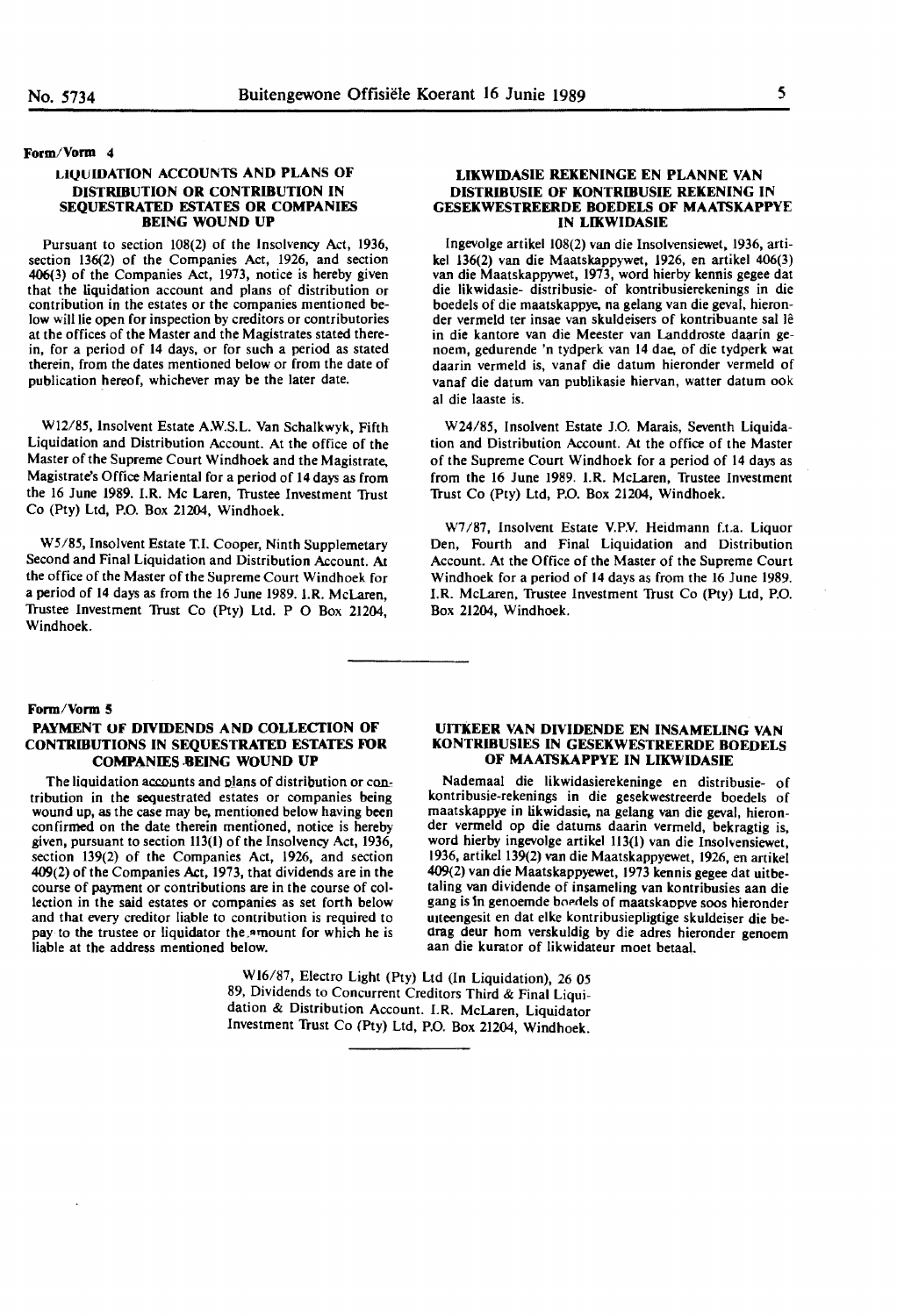# **NOTICE OF TRANSFER OF BUSINESS**

BE PLEASED TO TAKE NOTICE that Application will be made 14/FOURTEEN days after publication of this notice to the Licencing Court for the transfer of the General Dealer Licence (photographic and related articles), held by G G H H BEHRENS, who trades under the name and style of PHOTO STUDIO BEHRENS NACHF on Erf 228, Moltkestreet, Swakopmund to H H H H SCHREIBER who will carry on trading under the same name and same address.

DATED at WINDHOEK this 6th day of JUNE 1989.

Price Waterhouse Accountants for applicant Swalu Building 114 Leutwein Street P.O. Box 21616 Windhoek 9000

# **KENNISGEWING VAN OORDRAG VAN BESIGHEID**

Kennis geskied hiermee dat 14 dae na publikasie hiervan aansoek gedoen sal word aan die Landdros Keetmanshoop vir die oordrag van Keetmanshoop Paneelkloppers lisensie tans gehou deur Frederik Johannes Coetzee wie handel drywe onder die naam Keetmanshoop Paneelkloppers ten opsigte van die perseel gelee te Erf 302 Keetmanshoop aan en ten gunste van Andre Coetzee wie voortaan besigheid sal dryf onder dieselfde naam en op dieselfde perseel hierbo genoem.

GETEKEN te KEETMANSHOOP hierdie 30ste dag van MEI 1989.

LENTIN **BOTMA** & VD HEEVER Prokureurs vir die partye Posbus 38 9000 KEETMANSHOOP

# **IN DIE LANDDROSHOF VIR DIE DISTRIK KEET-MANSHOOP**

**GEHOU** TE **KEETMANS-HOOP** 

**In die saak tussen:** 

**KEETMANSHOOP MUNISIPALITEIT** 

**en** 

**ROEDEL WYLE H BRITZ Verweerder** 

# **VERKOPING IN EKSEKUSIE**

As gevolg van 'n beslaglegging gemaak kragtens 'n Iasbrief uitgereik op 8/8/1988, sal die volgende onroerende eiendom per openbare veiling verkoop word by die Landdroskantoor te Keetmanshoop om **09h00** op Vrydag 30 Junie 1989.

Erf Nr 77 Kronlein Keetmanshoop

Voorwaardes van verkoping:Voetstoots en kontant aan die hoogste bieër. Volledige voorwaardes is ter insae beskikbaar by die ondergenoemde kantore.

LENTIN, BOTMA & VD HEEVER Prokureurs vir Eiser Swabougebou Fenchelstraat Posbus 38 KEETMANSHOOP.

# GEREGfELIKE VEILING

#### IN DIE LANDDROSHOF VIR DISTRIK OWAMBO

**GEHOU TE ONDANGWA** 

**In die Saak tussen:** 

**ELECTRIC AFFAIRS CASUAL CC ea ANDERE** 

**en** 

**Saak Nr** 2287 /86

**Eiser** 

E **P SHIMI whda HEKA MARKET** 

**Vonnlsskuldeuar** 

**Vonniskuldelser** 

Kennis geskied hiermee dat 'n Regsveiling deur die Geregsbode van Owambo, gehou sal word om 14h00 op Dinsdag 13 Junie 1989, by die Polisie Stasie le Oshakati, van die volgende goedere:-

I TEE TROLLIE, 1 LESSENAAR, 1 LESSENAAR STOEL.

TERME: VOETSTOOfS EN KONTANT AAN DIE HOOGSTE BIEER.

(GET) J J GERTENBACH

GERTENBACH & VAN ZYL Vonnisskuldeiser se Prokureurs Hoofstraat, Posbus 259, TSUMEB.

**Saak Nr. 190/99**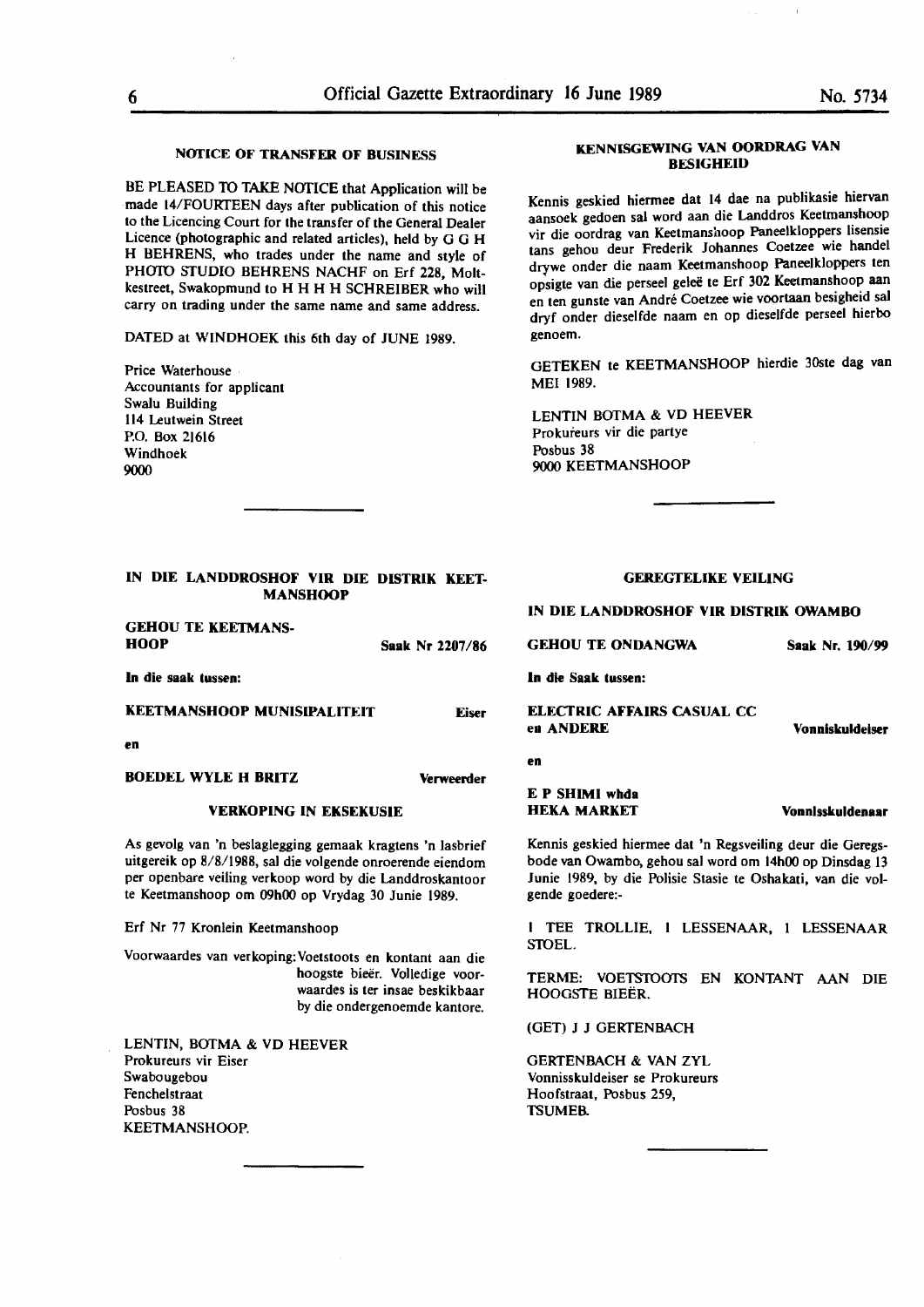# IN DIE LANDDROSHOF VIR DIE DISTRIK VAN WINDHOEK

| <b>GEHOU TE WINDHOEK</b> | Saak Nr 454/89 | <b>WINDHOEK</b>     |
|--------------------------|----------------|---------------------|
| In die saak tussen:      |                | <b>GEHOU TE WIN</b> |
| DIE BANK VAN SUIDWES-    |                | In die saak tussen  |
| AFRIKA/NAMIBIA BPK       | <b>Eiser</b>   | <b>SWA BOUVEREN</b> |
| en                       |                | en                  |
| <b>P I JANKOWSKI</b>     | Verweerder     |                     |

# **KENNISGEWING VAN VERKOPING IN EKSEKUSIE**

Ten uitvoering van 'n Vonnis gegee deur bogenoemde Agbare Hof, sat 'n Verkoping gehou word op **Woensdag,** die **5de Julie 1989,** om **10 uur v.m. buite die Landdroskantore te REHOBOTH,** van die volgende eiendom:

| <b>SEKERE:</b> | Erf Nr A 477, REHOBOTH                    |
|----------------|-------------------------------------------|
| GELEË:         | in die Registrasie Afdeling "M". Suidwes- |
|                | Afrika                                    |
| GROOT:         | 1 175 (Een Een Sewe Vyf) Vierkante meter  |

met alle vaste verbeterings daarop bestaande

# **VOORWAARDES VAN VERKOPING:**

- I. Die verkoping is onderhewig aan die bepalings van die Landdroshof Wet Nr 32 van 1944, soos gewysig, en die eiendom word voetstoots verkoop, volgens bestaande titelakte.
- 2. Een-tiende van die koopprys sat onmiddellik na die verkoping betaal word, en die balans van die koopsom met 20% rente daarop teen oordrag, welke oordrag sonder versuim gegee sat word.
- 3. Die volgende verbeteringe is op die eiendom, alhoewel geen waarborg in die verband gegee word nie: 'n 3 Slaapkamer woonhuis met sinkdak, kombuis, I badkamer met aparte toilet, sit/eetkamer, motorhuis en gewone draadheining.
- 4. Die volledige verkoopsvoorwaardes sat uitgelees word ten tye van die verkoping en kan vooraf besigtig word by Skuldeiers se Prokureurs by die onderstaande adres, asook die kantoor van die Geregsbode, REHOBOTH.

# (GET) H B GERDES

ENLING, STRITTER & VENNOTE PROKUREURS VIR EISER 5 de Vloer, CDM-Gebou Posbus 43 WINDHOEK 9000

## **KENNISGEWING VAN VERKOPING**

| IN DIE LANDDROSHOF VIR DIE DISTRIK VAN<br><b>WINDHOEK</b> |  |                 |  |
|-----------------------------------------------------------|--|-----------------|--|
| <b>GEHOU TE WINDHOEK</b>                                  |  | Saak Nr. 967/89 |  |
| In die saak tussen                                        |  |                 |  |

**SWA BOUVERENIGING Eiser** 

# **JAMES FERDINAND VAN DEN HEEVER Verweerder**

# **VERKOPING IN EKSEKUSIE**

In bogenoemde aangeleentheid sat 'n verkoping gehou word op **WOENSDAG** die **28STE JUNIE 1989** om **09h00** in die voormiddag te **die ingang van die woonhuis gelee op Erf 243 (uitbr. nr 5), Khomasdal Dorp** van die volgende eiendom:

- **SEKERE:**  Erf Nr 243 (Uitbreiding Nr 5), Khomasdal Dorp;
- **GELEE**  In die Munisipaliteit van Windhoek;
- **GROOf**  453 Vierkantmeters;

#### **VOORWAARDES VAN VERKOPING:**

- 1 Die verkoping is onderhewig aan die terme en voorwaardes van die Wet op Landdroshowe Nr 32 van 1944 en die eiendom word "voetstoots" verkoop en soos dit staan en onderhewig aan die voorwaardes van die Titelakte.
- 2. Een-tiende van die koopprys moet in kontant betaal word onmiddellik nadat die eiendom verkoop is en die balans van die koopprys tesame met rente daarop bereken teen 19% per jaar, maandeliks vooruit bereken, moet betaal word teen oordrag en **welke** oordrag so spoedig doenlik na die verkoping sat geskied.
- 3. Die volgende verbeterings is op die eiendom aangebring (alhoewel niks in hierdie verband gewaarborg word nie): 'n Behoorlik omheinde enkelverdieping steenmuur-woonhuis met asbesdak en "rhinoboard" plafon, bestaande uit 3 slaapkamers, I badkamer en toilet, sitkamer en kombuis. Vloere bedek met matte en teels. Geen buitegeboue behalwe vir een afdak. Hoofgebou voorsien met Munisipale water- en kragtoevoer.
- 4. Die volledige voorwaardes van verkoping sal ten tye van die verkoping uitgelees word en mag voor die verkoping te die **kantore van die Geregsbode, WINDHOEK,** en die **SWA Bouvereniging** geïnspekteer word.

HOWARD & WASSERFALL EISER SE PROKUREURS 2 DE VLOER CRAIGMYLE GEBOU **KAISERSTRAAT** POSBUS 338 WINDHOEK